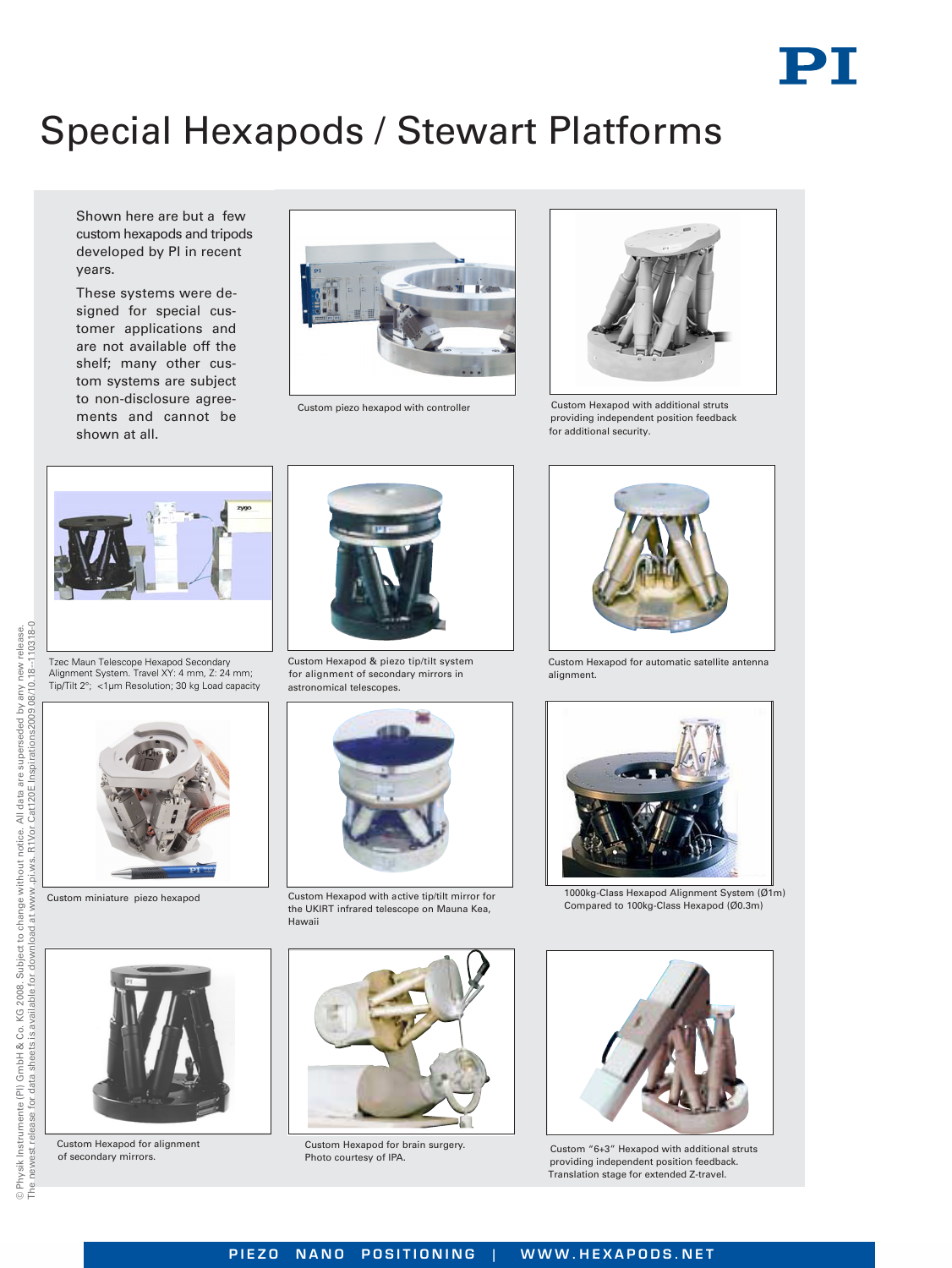# M-850K Vacuum Hexapod 6-Axis Positioner

## **Parallel-Kinematics System for Wide Temperature Ranges**

- **6 Degrees of Freedom, Works in Any Orientation**
- **Vacuum Compatible up to 10-6 hPa**
- 200 kg Load Capacity (Vertical)
- **Repeatability to ±1 µm**
- **Encoder Resolution to 5 nm**

| Model                              | Operating<br>temperature<br>range | <b>Storage</b><br>temperature | <b>Travel ranges</b>                                                                                                            | <b>Dimensions</b>                     |
|------------------------------------|-----------------------------------|-------------------------------|---------------------------------------------------------------------------------------------------------------------------------|---------------------------------------|
| <b>M-850KTVH</b><br>Vacuum Hexapod | $-10$ bis $+25$ °C                | $-20$ bis $+40$ °C            | $±50$ mm $(X,Y)$ .<br>$±25$ mm $(Z)$<br>$\pm 15^\circ$ ( $\theta_X$ , $\theta_V$ ),<br>$\pm 30^\circ$ ( $\theta$ <sub>7</sub> ) | $\varnothing$ 350 mm<br>330 mm height |
| This custom hexapod was            |                                   |                               |                                                                                                                                 |                                       |

# M-850K Weatherproof Hexapod **Ultra-High-Precision Hexapod for Outdoor Operation**

- **Load Capacity to 750 N**
- Unidirectional Repeatability to 5 µm

designed to work in a thermo-vacuum chamber

- **Clear Aperture Ø 420 mm**
- **Long Lifetime: 2 Million Cycles**
- **Drive: Brushless Motors**
- Correspond to protection class IP 64
- **Corrosion Protection**

| Model                                | <b>Travel Range</b><br>X/Y/Z | Max.<br>load capacity | Mass  | <b>Dimensions</b>               |
|--------------------------------------|------------------------------|-----------------------|-------|---------------------------------|
| M-850KWAH<br>Weatherproof<br>Hexanod | $±10/±11/±16$ mm             | 750 N                 | 46 kg | Outer Ø 580 mm<br>height 357 mm |

#### This customer-specific M-850KWAH Hexapod can operate outdoors at altitudes up to 5000 m

## N-515K Non-Magnetic Piezo Hexapod **6-Axis Precision Positioning System with NEXLINE® Linear Drives**



6-axis parallel kinematics (Hexapod) with integrated N-215 NEXLINE® high-load actuators, suitable for applications in strong magnetic fields

- Travel Ranges 10 mm Linear, 6° Rotation
- Large Clear Aperture Ø 202 mm
- $\blacksquare$  Non-Magnetic
- $\blacksquare$  **Nanometer Resolution**
- Low-Profile: 140 mm Height Only
- $\blacksquare$  **Parallel Kinematics for Enhanced Dynamics and Better Multi-Axis Accuracy**
- **Up to 500 N Force Generation**
- Self Locking at Rest, No Heat Generation

| Model                                         | <b>Travel range</b>                                         | Load capacity | <b>Dimensions</b>                                                                     |
|-----------------------------------------------|-------------------------------------------------------------|---------------|---------------------------------------------------------------------------------------|
| N-515KNPH<br><b>NEXLINE®</b><br>Piezo Hexapod | X. Y. Z: 10 mm<br>$\theta_X$ , $\theta_Y$ , $\theta_Z$ : 6° | 50 ka         | Outer Ø baseplate, 380 mm<br>$\emptyset$ moved platform (top) 300 mm<br>140 mm height |

release.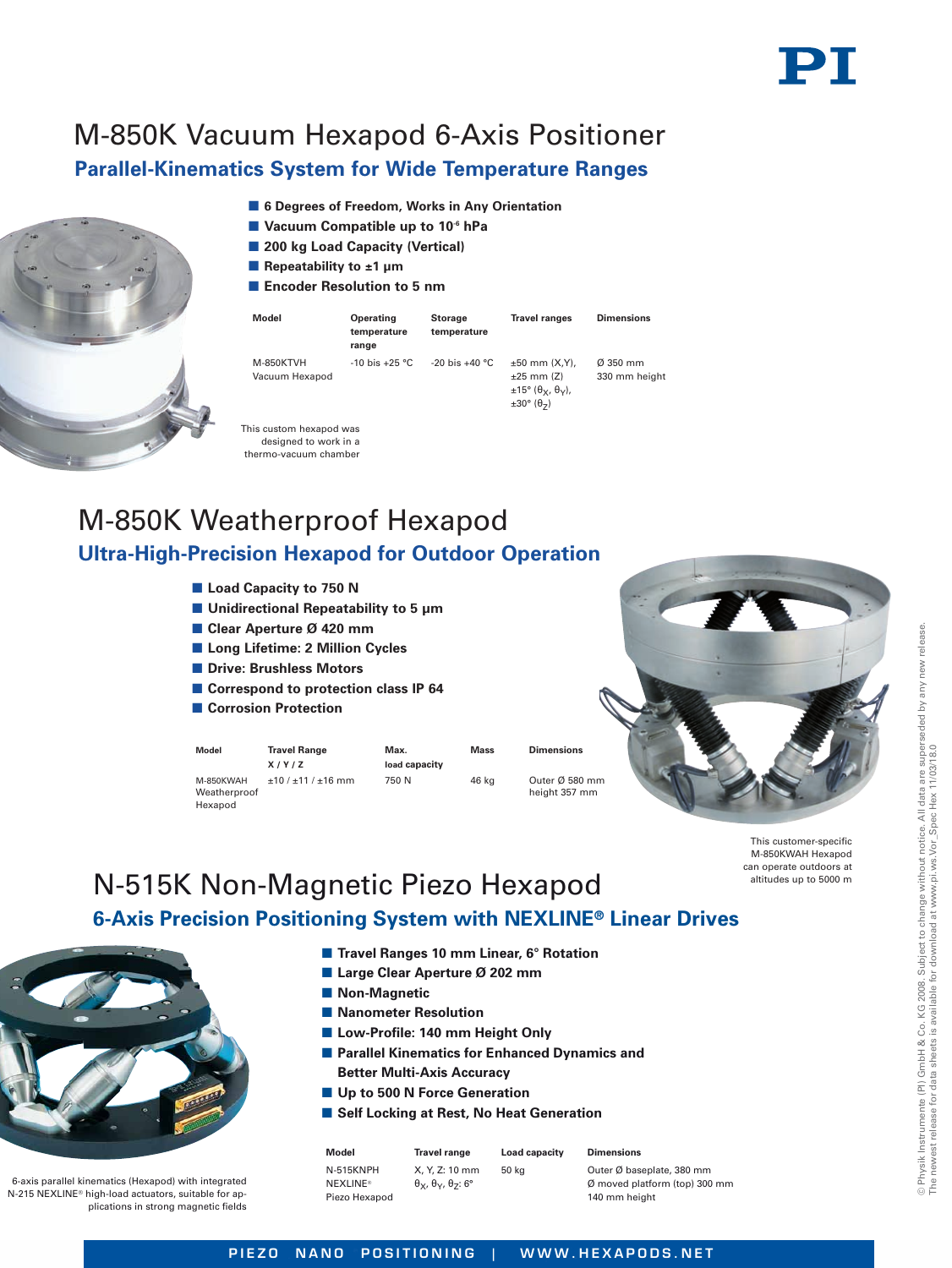# M-850K Ultra-High-Load Hexapod **Precise Hexapod for Ultra-High Loads up to 1 Ton**

- **E** Six Degrees of Freedom
- **Max. Load Capacity to 1000 kg**
- Repeatability to 2 µm
- **Drive: Brushless Motors with Brake**
- **Vacuum Compatible up to 10-6 hPa**
- **Model Travel range Rotation range Max. velocity Dimensions**
- **X** / **Y** / **Z**  $\theta_x$  /  $\theta_y$  /  $\theta_z$  **X** / **Y** / **Z** M-850KHLH ±12 mm ±3° / ±3° / ±4° 0.5 mm/s Ø outside 1 m
	- height 0.5 m

The vaccum compatible Hexapod M-850KHLH provides six degrees of freedom for loads up to 1 t, here with a standard M-840 hexapod for size comparison

# M-850K Large-Aperture High-Load Hexapod

## **6-Axis Precision Positioning & Alignment System for Inspection Systems**



Dimensions of 100 x 84 x 40 cm and a load capacity of up to 200 kg makes this custom Hexapod system suitable for all kinds of fine-positioning tasks, as in TV-screen inspection

- **200 kg Load Capacity (Vertical)**
- **Very Large Aperture (640 x 820 mm)**
- **E** Six Degrees of Freedom
- $\blacksquare$  **No Moving Cables for Improved Reliability and Precision**
- $\blacksquare$  Parallel-Kinematics Design-Significantly Smaller and Stiffer **than Serial-Kinematics Systems, Better Dynamics**
- **No Virtual Pivot Point**
- **E** Sophisticated Controller Using Vector Algorithms Included

| Model                                     | Max. load base-<br>plate horizontal<br>optional) | Travel<br>range<br>X/Z/Z    | <b>Travel range</b><br>$\theta_x$ / $\theta_y$ / $\theta_z$ | Tvp.<br>velocity                            | <b>Dimensions</b>            |
|-------------------------------------------|--------------------------------------------------|-----------------------------|-------------------------------------------------------------|---------------------------------------------|------------------------------|
| M-850KLAH 200 / 50 kg<br>Large<br>Hexanod |                                                  | $\pm 25$ mm $\pm 5^{\circ}$ |                                                             | $2$ mm/s $\mathsf{lin}$ .<br>25 mrad/s rot. | $100 \times 84 \times 40$ cm |

M-850K Ultra-High Load Hexapod **6-Axes, Long Travel, Micron Precision, 1 Ton in Any Orientation**

- Load Capacity to 1000 kg in Any Orientation
- **E** Six Degrees of Freedom
- Travel Ranges to ±200 mm, to ±20°
- Resolution to 0.8 µm, to 0.5 µrad
- **Drive: Brushless Motors with Brake**
- **E** Sophisticated Controller Using Vector Algorithms

| Model                                                                 | <b>Travel ranges</b>                                                                                                                            | Push/<br>pull force | Max.<br>velocity | Unidirectional<br>Repeatability | <b>Dimensions</b>                                                                                                       |
|-----------------------------------------------------------------------|-------------------------------------------------------------------------------------------------------------------------------------------------|---------------------|------------------|---------------------------------|-------------------------------------------------------------------------------------------------------------------------|
| M-850KHTH<br>High-Load<br>Hexapod<br>with Long<br><b>Travel Range</b> | $±200$ mm $(X, Y)$ .<br>$±100$ mm $(Z)$<br>$\pm 20^\circ$ ( $\theta_{\rm v}$ , $\theta_{\rm v}$ ),<br>$\pm 5^{\circ}$ ( $\theta$ <sub>7</sub> ) | 10,000 N            | 1 mm/s           | $±1 \mu m; ±3 \mu rad$          | Baseplate:<br>900 mm Ø<br>Upper platform:<br>$800$ mm $\varnothing$<br>height 714 mm<br>aperture:<br>$\emptyset$ 500 mm |



This custom parallel-kinematics system positions loads up to one ton in any orientation with micron accuracy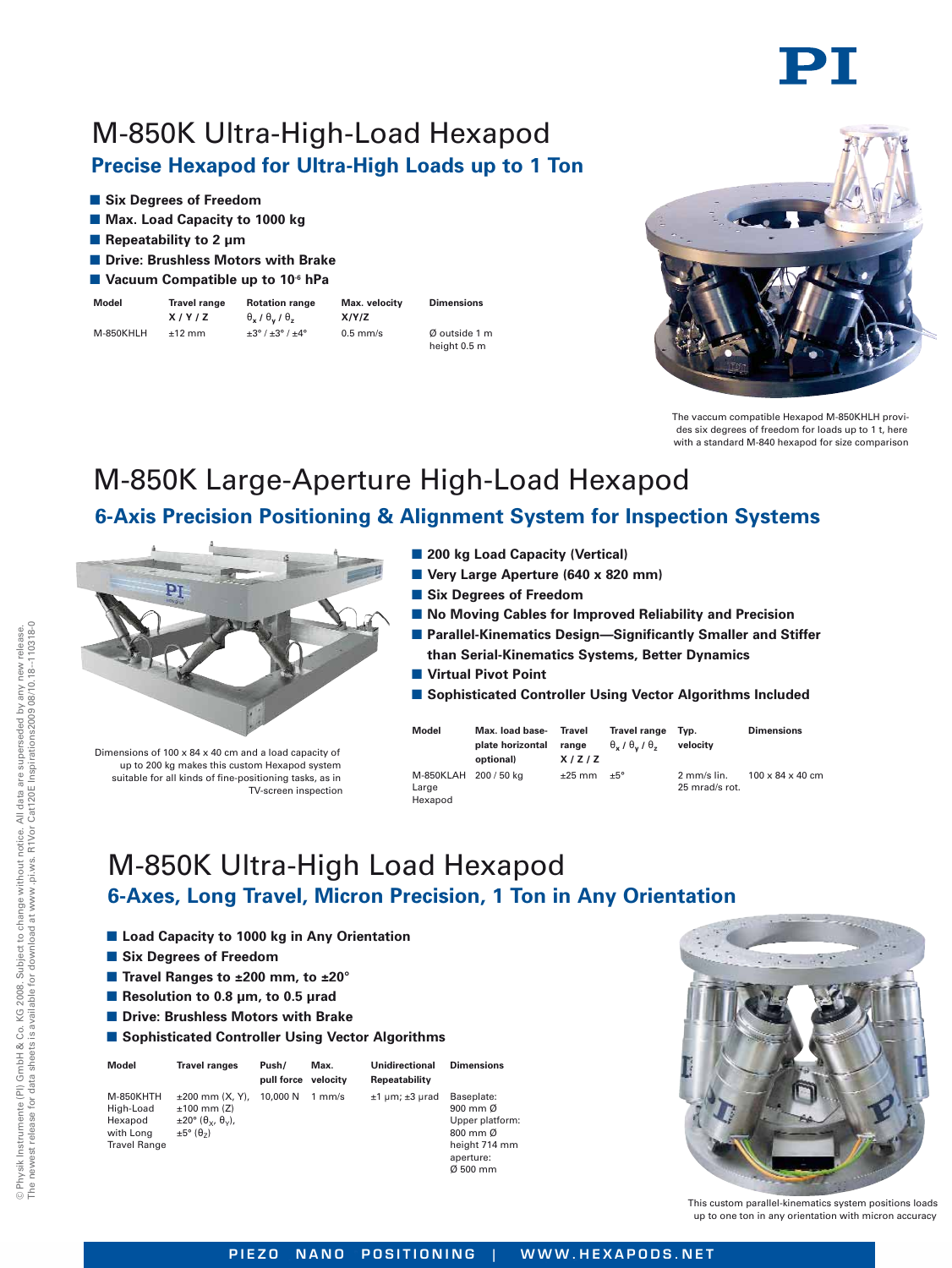

# **PI's Electro-Mechanical Hexapod Spectrum**





M-811 Miniature Vacuum Hexapod



Custom piezo hexapod with controller



Custom Vacuum Hexapod



Custom miniature piezo hexapod



F-206 Hexapod alignment system at a workstation for automated pigtailing of fiber optic devices. Printed with permission from Aries Innovations. The state of the Second Design Flexure Hexapod Design

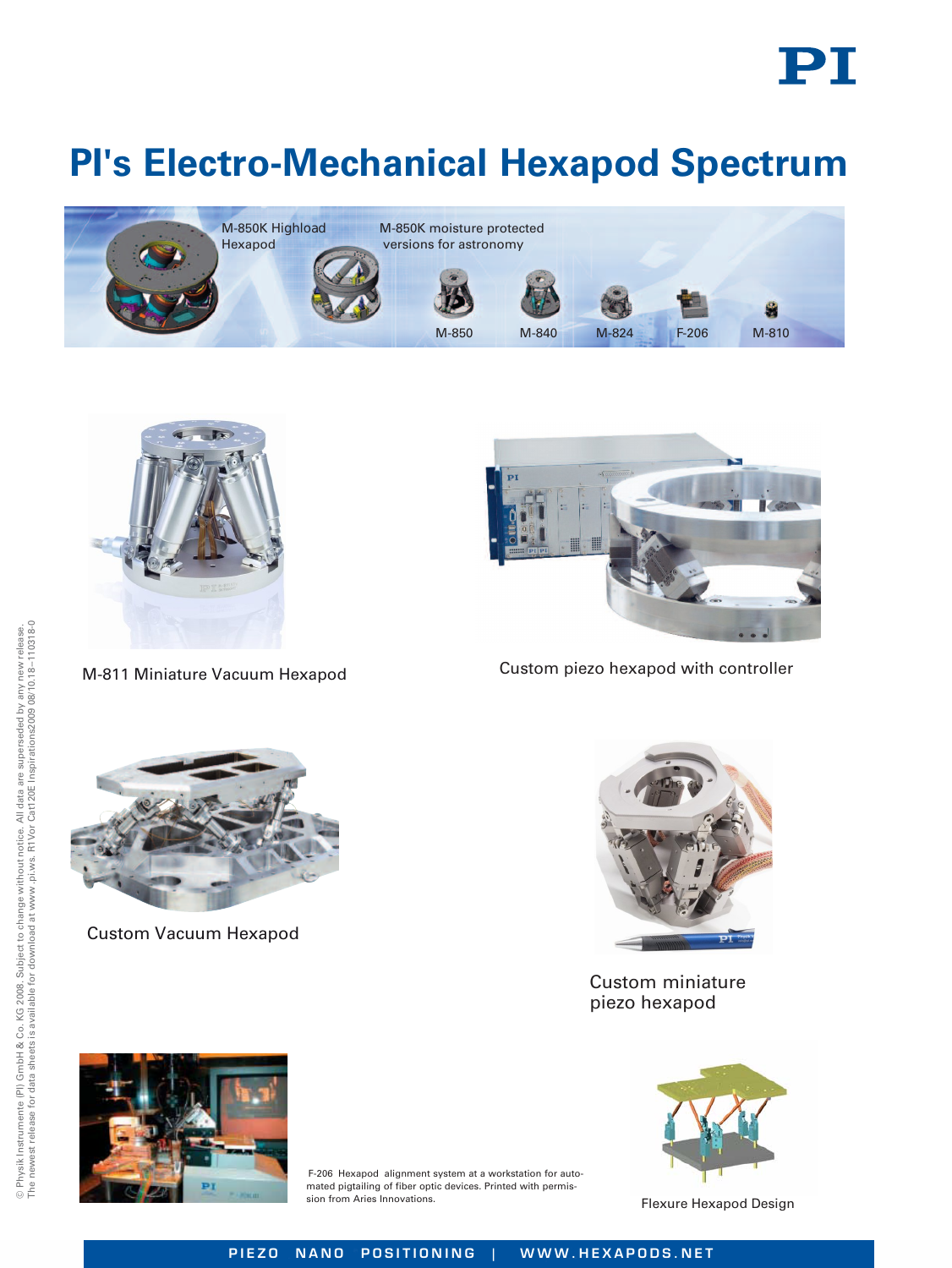# Parallel Kinematic Tripod / Goniometer **Precision Positioning in X, Z, θ<sub>V</sub>**



The parallel-kinematics tripod is designed for precision positioning, offering elevation, translation and tilt motion around the (horizontal) y-axis, with a user-defined pivot point

- **E** Goniometer Z Stage with Freely Selectable Pivot Point
- **Travel Ranges ±25 mm / ±25 mm / ±30°**
- **E** Load Capacity to 4 kg
- **Min. Incremental Motion to 0.1 μm**
- ActiveDrive Servo Motors
- **E** Compact Design with Parallel Kinematics

| <b>Model</b>                   | <b>Travel ranges</b>                                        | Max.<br>velocity              | <b>Stiffness</b> | <b>Dimensions</b>    |
|--------------------------------|-------------------------------------------------------------|-------------------------------|------------------|----------------------|
| Tripod<br>Goniometer-<br>Stage | $±25$ mm $(X, Z)$ ,<br>$\pm 30^{\circ}$ ( $\theta_{\vee}$ ) | $10 \text{ mm/s}$<br>(linear) | 50 $N/\mu$ m     | 223.2 x 110 x 192 mm |

# M-880 3-Axis Planar Precision Positioning System **XY-Rot-Z Parallel Kinematics System with Very High Holding Force**



|  | <b>Travel Ranges 20 x 20 mm / 8°</b> |  |  |  |
|--|--------------------------------------|--|--|--|

- **E** Static Load Capacity to 150 kg
- ActiveDrive Servo Motors
- $\blacksquare$  **Low Profile through Parallel Kinematics**
- **Min. Incremental Motion to 0.75 μm**
- **E** Large Clear Aperture
- **E** Sophisticated Controller Included

M-880.PD for planar load positioning up to 20 kg with submicron accuracy

| <b>Model</b> | Active<br>Axes | Travel<br>range                           | Max. velocity Stiffness |        | <b>Dynamic</b><br>(linear axes) load capacity | <b>Static load</b><br>capacity |
|--------------|----------------|-------------------------------------------|-------------------------|--------|-----------------------------------------------|--------------------------------|
| M-880.PD     |                | $X, Y, θ7 = 10$ mm, 20 mm/s<br>$+4^\circ$ |                         | 5 N/um | 200 N                                         | 1500 N                         |